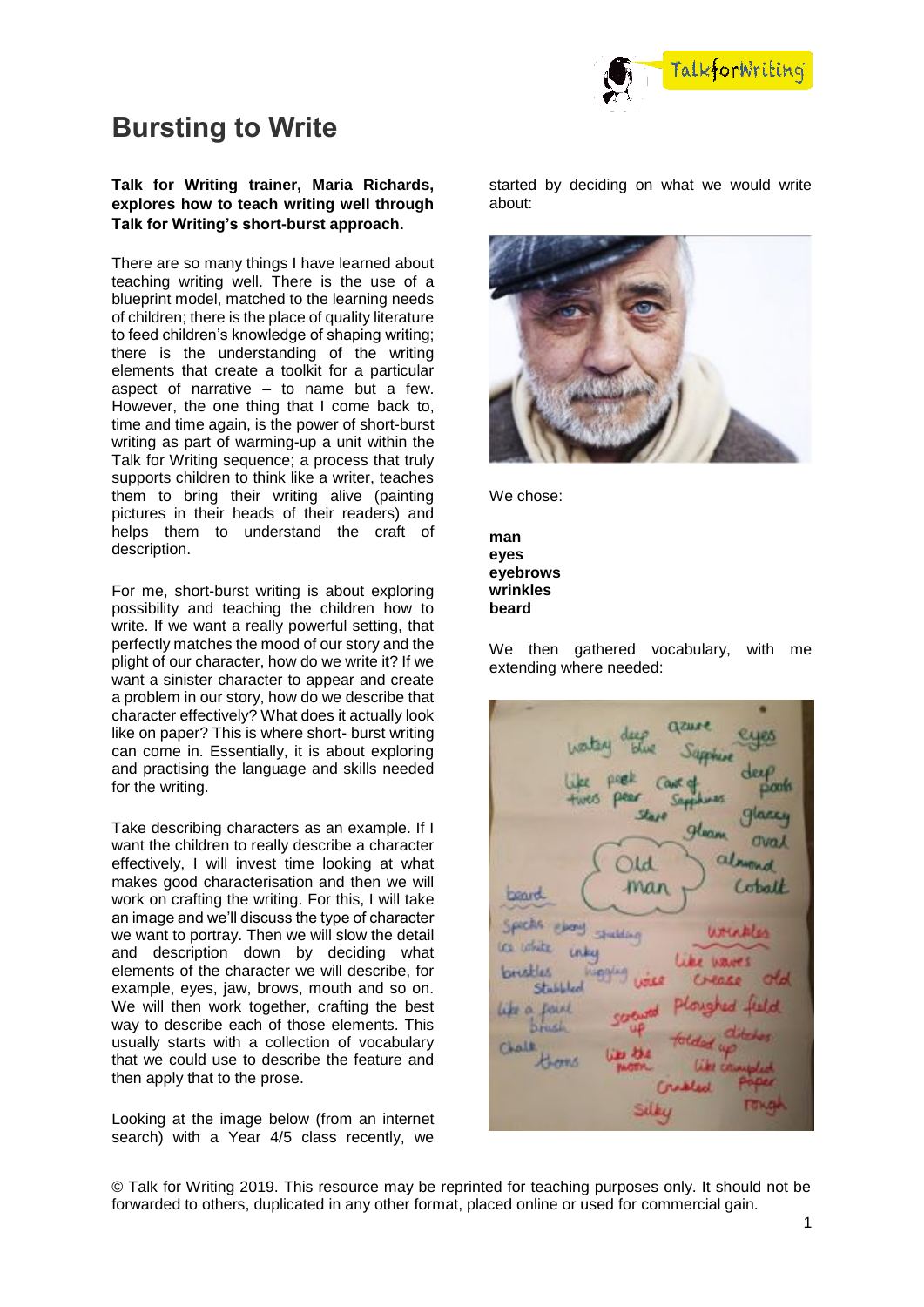

After that, we worked together through shared writing, to craft each line of description, using the best possible language:



### **The Mysterious Man**

The mysterious **man** lurks in the shadows. His piercing, ocean **eyes** like a cave of sapphires, peer.

Crescent moon **eyebrows** curve.

Deep, twisted **wrinkles** smother his cushioned skin.

His chalky, thorn **beard** shields a weathered face.

Tyne Class, Year 4/5 Holway Park Primary School, Taunton, Somerset.

When writing with the children, I had a basic **toolkit for quality description** that I kept referring them to and this is what we want to get children thinking about themselves as they focus in on the description they want to create:

- Powerful adjectives/adverbs bring the picture alive – twisted wrinkles
- Name it (nouns) the Mercedes
- Be precise with verbs the man lurks
- Use a touch of figurative language e.g. alliteration, simile, metaphor, personification like a cave of sapphires; Crescent moon eyebrows
- Try fresh, new combinations cushioned skin

I had also planned out a possible framework for the shared writing, so I could keep my teaching points on track and help guide the children to the best possible outcomes. Thorough planning at this stage pays off when getting the best possible language development with the children. You can see below that the class writing doesn't mirror this exactly, but it supports the teaching effectively.

The Old Aor marts the prevering blue EVES, Like pools of supplies,<br>give segren, squick conday, estably into site string Brittin's, blooded know fames a weathered face, porched with sudness OUTSIDE - to small a happing

Once we had shared the short burst writing, children went on to have a go on their own to apply the skills and language modelled.

The power of this comes though when applying the short burst into the stories that the children write. Once we have our character description, we can show the children how to raid this when they write their stories. Take the example below of applying the character work into the story. The children were writing modern versions of Little Red Riding Hood and dropping in a character that was waiting at the end of an alleyway that she has to walk through. This is what we wrote together before they applied their characters into their own stories.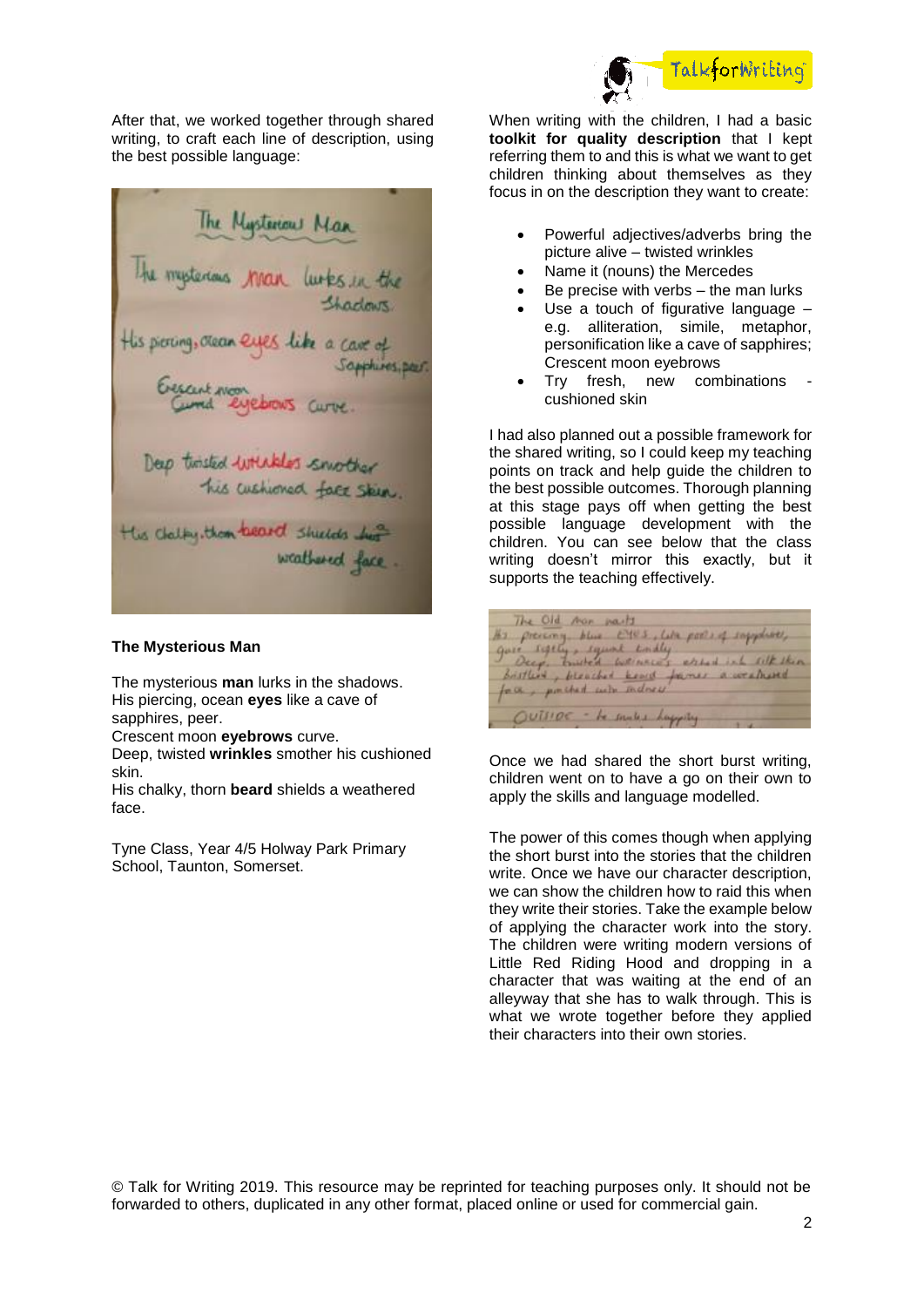

## Little Red paused at the edge of the dingy alleyway. She glanced up and realised she wasn't The nursterious man she'd spotted in the woods was lustring ahead at **Kladows** the momentant. She could make out his features. His pierce otean eyes, like a care of sapphires. peered into the darkness Doo. tuisled wrights seemed to smother his ghostly skin and a chalky thom locard hid his weathered face what was his secret?

This is where we see how we can raise the quality of the children's descriptions by explicitly showing them how to craft each line and then raid ideas to fit the story they are writing.

Essentially, we can use short burst writing for any skills we want to practice and then apply in longer pieces. It might be a short burst of particular sentence patterns or to apply the elements of a toolkit. We may even craft our short bursts through writing free verse poems based on the same idea of forming a spine to describe an image or a real object. The more children do this, the more they have a repertoire of possibilities to draw on when describing and the more they begin to instinctively apply that basic toolkit for description. Take the following examples below written with children in different classes in the same school:

Curred Feathers, white like lighting

#### **The Owl**

The **owl** perches, His coal **eyes** as dark as a new moon. **Beak** curved like a scimitar. **Feathers**, white like lightening, scattered with inky darkness. Knife-like **talons** pounce, rip, tear. It stares: a cavalry solider, a preying tiger, a devil in disguise.

Written with Mersey Class (Year 6) Holway Park Primary School, Taunton, Somerset.

calvatory